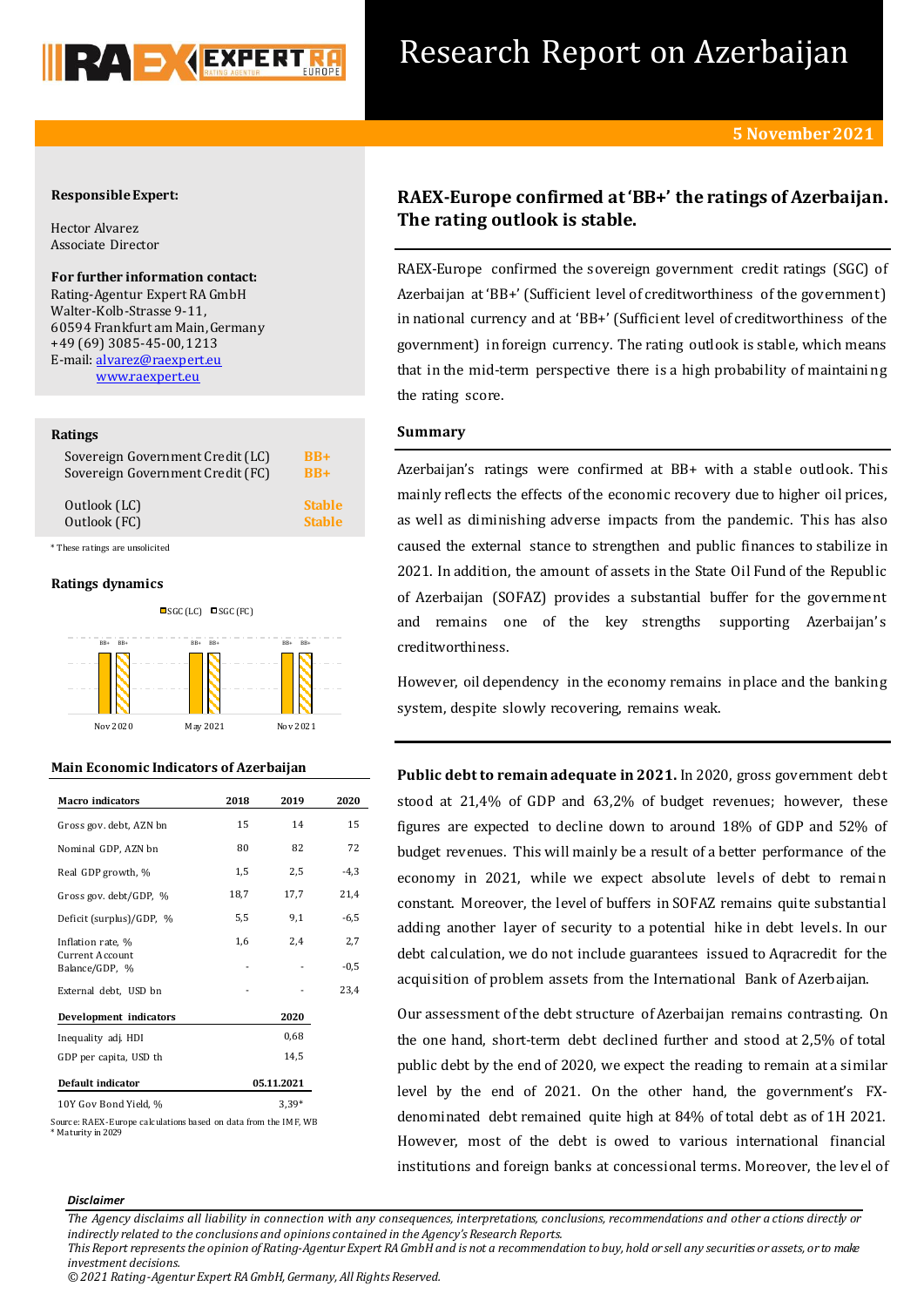### **Graph 1:** Government debt dynamics, %



Source: RAEX-Europe calculations based on data from the Ministry of finance of the Republic of Azerbaijan and IMF



Source: RAEX-Europe calculations based on data from the Statistical Committee of the Republic of Azerbaijan and the IMF





Source: RAEX-Europe calculations based on data from the WB and IMF

international and SOFAZ reserves remains quite adequate, and since the AZN is de facto pegged to the USD, we do not anticipate any risk in a potential debt hike in the mid-term perspective.

**The economy recovered in 2021**. After a real GDP contraction of 4,3% in 2020 as the country got hit by the coronavirus pandemic and low oil prices, the Azeri economy recovered in 2021. In 9M 2021, the economy had grown by 4,8% y-o-y; non-oil GDP hiked by 6,2%. On the non-oil side, the recovery was mainly led by industrial production, while the growth in retail sales was also favorable. On the energy sector side, strengthening oil prices throughout the year have also contributed to strong output for the hydrocarbon-dependent Azeri economy. Moreover, Azerbaijan has stated that it will support the OPEC+ of increasing output by 400 000 bopd, which would potentially bring prices down but will remain a strong source of income for the country. The lifting of COVID-19 restrictions and lockdown, as well as the resumption of travel and the ongoing vaccination campaign, have also propelled economic output. We anticipate real GDP growth to be around 2,9% y-o-y by the end of 2021. The unemployment rate in Azerbaijan is set to decline slightly down to 6,4% in 2021 after posting a reading of 7,2% in 2020.

The concentration of the economy on the oil and gas sector remains high and is still one of the main factors constraining the sovereign ratings, as it makes the economy highly vulnerable to oil demand. Despite decreasing slightly, the oil and gas share in total exports was around 87% as of 1H 2021, while it represented 31% of total GDP production in 2020.

**The external stance remains strong**. Despite the economic impact from the coronavirus pandemic and low oil prices, the external position of Azerbaijan is solid. After the trade and current account balances posted negative metrics of -0,77% and -0,9% in 2020 respectively, we anticipate this to turn around in 2021. As of 1H 2021, exports had increased by 18% y-o-y, while imports hike by only 1% y-o-y. The increases are mainly a reflection of stronger external demand, higher oil prices, as well as an increase in private consumption as COVID-19 restrictions have eased. We expect this trend to continue towards the end of 2021 and the trade and current account balance to post readings of around 8,5% of GDP and 7,8% of GDP respectively.

Moreover, the level of international reserves of the Central Bank of Azerbaijan (CBA) has been steadily increasing and, as of September 2021, it stood at USD 7 bn. Further strengthening the external position is the fact that SOFAZ remains with a vast amount of assets.

### *Disclaimer*

*The Agency disclaims all liability in connection with any consequences, interpretations, conclusions, recommendations and other actions directly or indirectly related to the conclusions and opinions contained in the Agency's Research Reports. This Report represents the opinion of Rating-Agentur Expert RA GmbH and is not a recommendation to buy, hold or sell any securities or assets, or to make* 

*investment decisions.*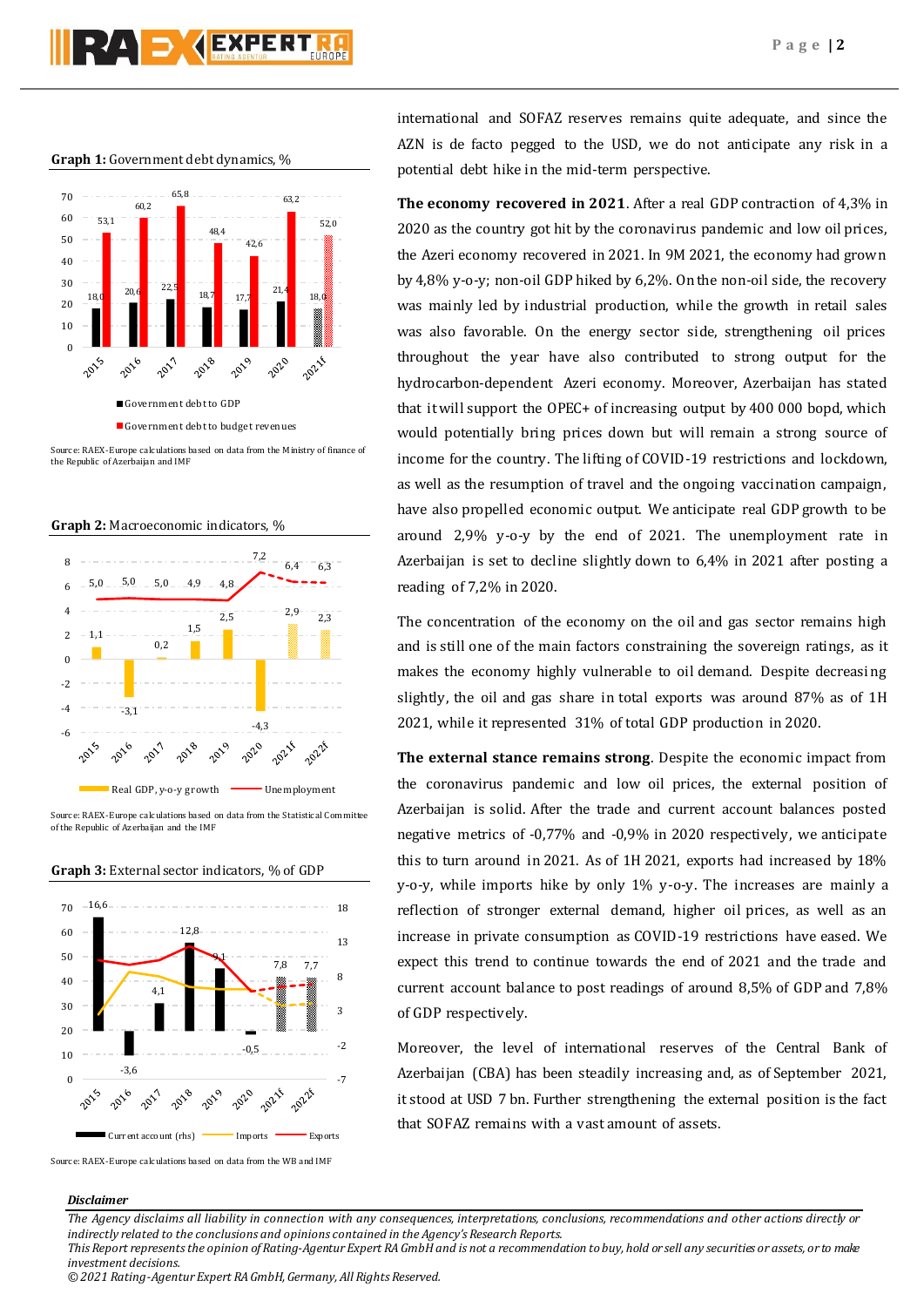RAD **SEXPERT** 

**Graph 4:** Fiscal balance, % of GDP



Source: RAEX-Europe calculations based on data from the Ministry of finance of the Republic of Azerbaijan and IMF

**Graph 5:** Inflation, %



Source: RAEX-Europe calculations based on data from the IMF

**Political risk remains managed**. Political risk derived from the Nagorno-Karabakh conflict, despite remaining latent, appears to be controlled. We still expect peace to hold for the foreseeable future; thus, rendering stability to both countries in economic terms. However, after one year of concluding the peace agreement, there seems to be no sustainable longterm resolution in place to benefit both Azerbaijan and Armenia.

**Fiscal position expected to recover in 2021**. As a result of the strong fiscal package to cushion the effect of the pandemic combined with weak budget revenues, the fiscal budget recorded a deficit of 6,5% of GDP in 2020. However, we expect the deficit to narrow down to -1,1% of GDP in 2021 driven by stronger revenues propel by higher oil prices, and higher tax income as the economy as whole recovers. On the expenditure side, we expect pandemic-related relief spending to continue at a slower pace and Nagorno-Karabakh reconstruction spending will also push overall budget expenses higher.

Budget revenues of SOFAZ were AZN 10,4 bn, while budget expenditures stood at AZN 7,3 bn as of 3Q 2021. Moreover, as of August 2021, assets of the fund stood at USD 44,2 bn and increased by 3,5% as compared to the end of 2020. As we have stated in the previous reviews, we still consider the fund to be one of the key strengths for the creditworthiness of the sovereign as it has more than enough room to finance the national budget.

**Monetary policy to remain prudent**. The monetary policy decision has been working well during the pandemic. The Central Bank of Azerbaijan (CBA) made a series of cuts in 2020 in order to provide some support to the economy. However, on the back of higher sustained inflationary pressures as well as inflation expectations, the CBA decided to hike the refinancing rate up to 7%. The level of inflation is expected to be around 4,5% by year-end 2021. In addition, the de facto peg to the USD remains in pace and the CBA continues to perform FX auctions alongside the state oil fund.

We still consider that the plan of transition to an inflation-targeting regime as part of the CBA strategy remains in place but has been delayed due to the current pandemic situation. In terms of effectiveness, the economy's response to the changes in the reference rate remains limited as a result of high dollarization levels.

**Banking system remains weak but improving**. The banking sector has fared well during the coronavirus pandemic, albeit remains weak. As of 3Q 2021, the ratio of NPLs to total loans stood at 5,5%, a decline from the 6,1% reading posted at the end of 2020. Furthermore, as of the same date, ROA stood at 1,5%, while ROE posted a figure of 11,1%. In addition, the estimate

### *Disclaimer*

*The Agency disclaims all liability in connection with any consequences, interpretations, conclusions, recommendations and other actions directly or indirectly related to the conclusions and opinions contained in the Agency's Research Reports. This Report represents the opinion of Rating-Agentur Expert RA GmbH and is not a recommendation to buy, hold or sell any securities or assets, or to make investment decisions.*

*<sup>© 2021</sup> Rating-Agentur Expert RA GmbH, Germany, All Rights Reserved.*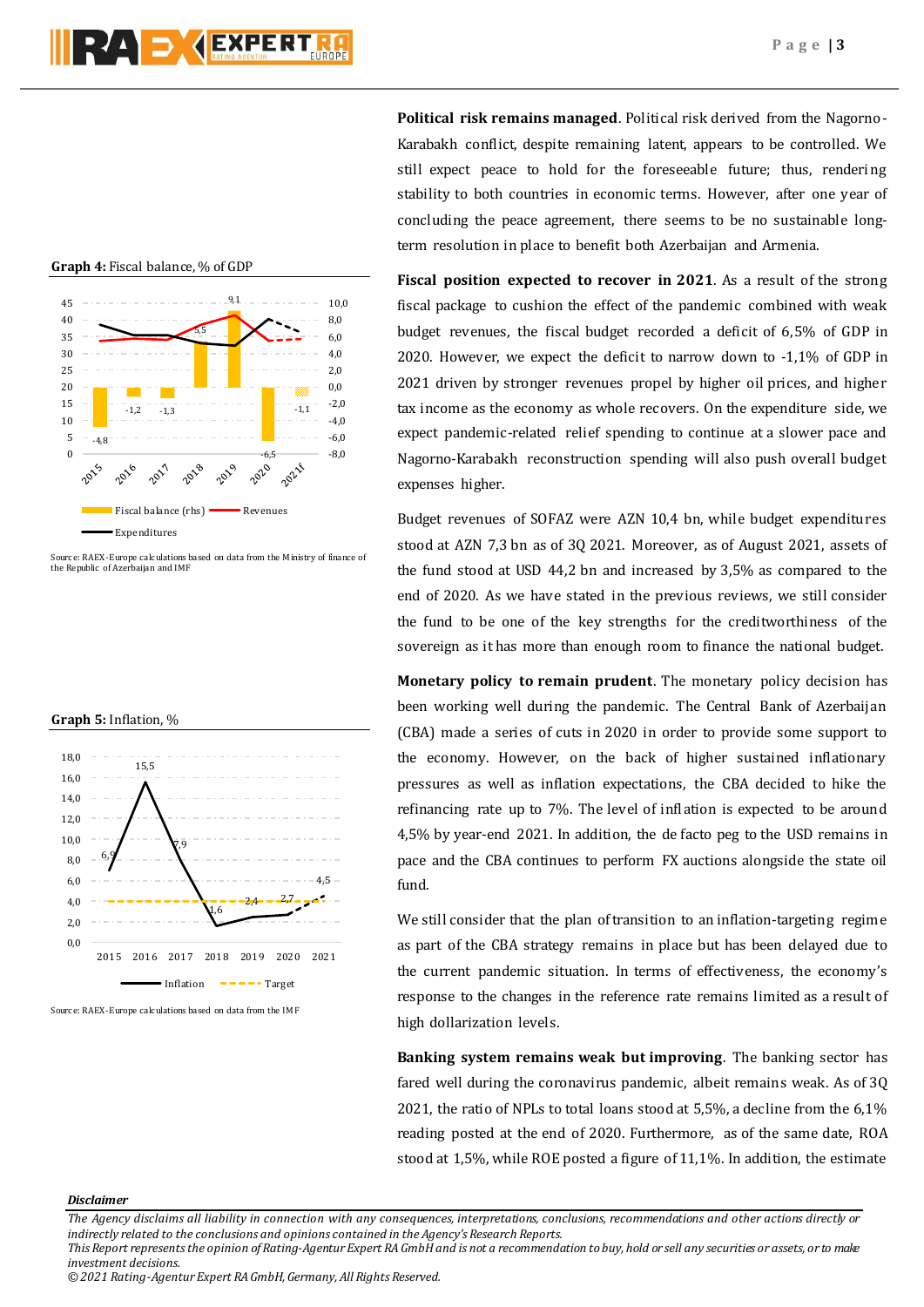### **Graph 6:** Financial dollarization, % of total



Source: RAEX-Europe calculations based on data from the Azerbaijan Banks Association

of the capital adequacy ratio was at around 22% by the end of 2020. As mentioned in our previous review, the stability of the metrics stems mostly from the capital injection, restructuring process, and subsequent recovery of the state-owned International Bank of Azerbaijan (IBA), as well as from the license revocation of four banks. We anticipate Basel 3 to kick in this year in regard to liquidity and risk management.

Despite financial dollarization in the banking system has eased in the past 9 months, it remains a concern. The level of financial dollarization in the country stood at 51,3% of deposits and at 26,6% of loans as of Septemb er 2021. Therefore, a potential devaluation of the local currency could result in an even harder impact on the market if the government would need to devaluate the currency due to the pressure from the pandemic, oil prices, or an unlikely potential escalation of the Nagorno-Karabakh conflict.

As mentioned in our previous review, the CBA took measures to support the economy by signing a USD 200 m swap agreement with the EBRD in order to improve the flow of money into the economy. However, in January 2021, the CBA lifted some measures established in 2020 to ease the banking sector of some burdens. The measures lifted include inspections at banks and the capital requirements for consumer loans went back into place.

The level of domestic credit to GDP stood at 15,4% of GDP in 2020, in line with our prediction, banks' assets to GDP posted a figure of 44,3%. We have seen credit growth pick up the pace in 2021 as total loans to the economy grew by 9,8% in absolute terms from December 2020 to September 2021 led mainly by a 18,2% hike in household loans.

# **Support factors:**

 Substantial foreign currency assets (expected above 100% of GDP by end-2021) on the balance sheet of SOFAZ. As of August 2021, the fund had around USD 44,2 bn in assets (weak supportfactor).

# **Stress factors**:

- Increased dollarization level: 51,3% of deposits and at 26,6% of loans were denominated in foreign currency as of September 2021 (moderately weak stress-factor);
- Budget revenues are highly dependent on the oil sector. (weak stress-factor);
- Escalation of the frozen conflict over the Nagorno-Karabakh territory continues to constrain the structural transformation of the country, despite the peace treaty, we still consider the situation as a stress factor (weak stress-factor).

# SENSITIVITY ASSESSMENT:

The following developments could lead to an upgrade:

*Disclaimer* 

*investment decisions.*

*The Agency disclaims all liability in connection with any consequences, interpretations, conclusions, recommendations and other actions directly or indirectly related to the conclusions and opinions contained in the Agency's Research Reports. This Report represents the opinion of Rating-Agentur Expert RA GmbH and is not a recommendation to buy, hold or sell any securities or assets, or to make*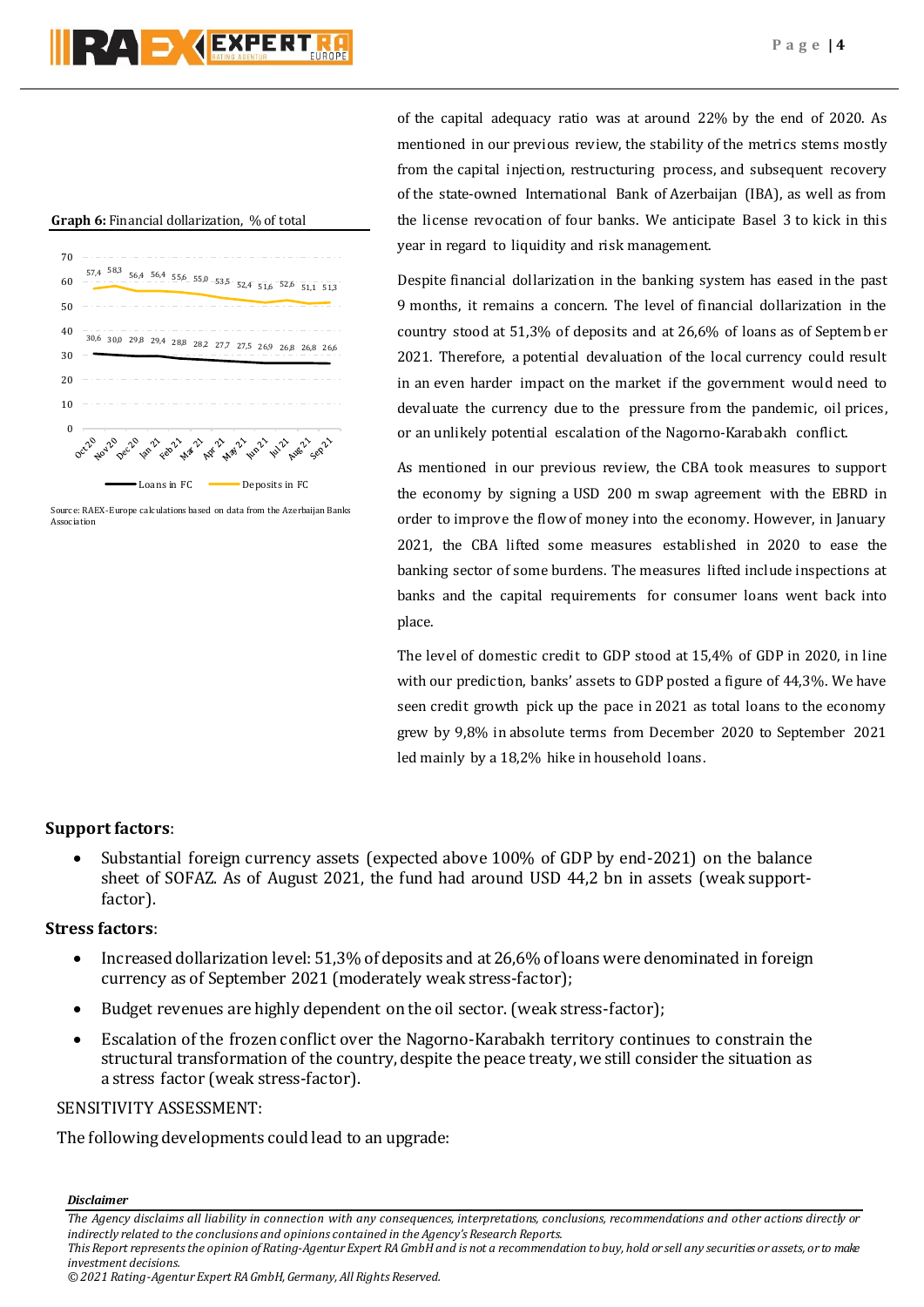

- Continued increase in oil prices higher than our base scenario to support GDP growth and the external trade position;
- Increased economic diversification and lower share of budget revenues from the oil industry.

The following developments could lead to a downgrade:

- Further deterioration of economic activity which will have a direct impact on public finances and external buffers;
- Renewed escalation in the military conflict with Armenia.

ESG Disclosure:

Inherent factors

 Quality of fiscal policy; quality of monetary policy; natural resources; natural and climatic threats; environmental threats; level of corruption, CPI; Government Effectiveness Index; quality of the business environment; position in Doing Business Ranking; level of investment in human capital, adjusted for inequality; Rule of Law Index; transparency of government policymaking Index; level of information transparency of the government; Political Stability and Absence of Violence/Terrorism Index; natural disasters, constant exposure to difficult natural conditions.

Drivers of change factors

None

Next scheduled rating publication: TBD December 2021. The full sovereign rating calendar can be found at [Sovereign Rating Calendar 2021](https://raexpert.eu/sovereign/#conf-tab-5)

For further information contact:

Responsible expert: Hector Alvarez, Associate Director of RAEX-Europe +49 (69) 3085-45-00, 1213 [alvarez@raexpert.eu](mailto:alvarez@raexpert.eu)

Reviewer: Denys Anokhov, Rating Associate of RAEX-Europe +49 (69) 3085-45-00, 1212 [anokhov@raexpert.eu](mailto:anokhov@raexpert.eu)

# **Rating-Agentur Expert RA GmbH (RAEX-Europe)**

Walter-Kolb-Strasse 9-11, 60594 Frankfurt am Main, Germany +49 (69) 3085-45-00 E-mail[: info@raexpert.eu](mailto:info@raexpert.eu) [www.raexpert.eu](http://www.raexpert.eu/)

*Disclaimer* 

*The Agency disclaims all liability in connection with any consequences, interpretations, conclusions, recommendations and other actions directly or indirectly related to the conclusions and opinions contained in the Agency's Research Reports. This Report represents the opinion of Rating-Agentur Expert RA GmbH and is not a recommendation to buy, hold or sell any securities or assets, or to make* 

*investment decisions.*

*© 2021 Rating-Agentur Expert RA GmbH, Germany, All Rights Reserved.*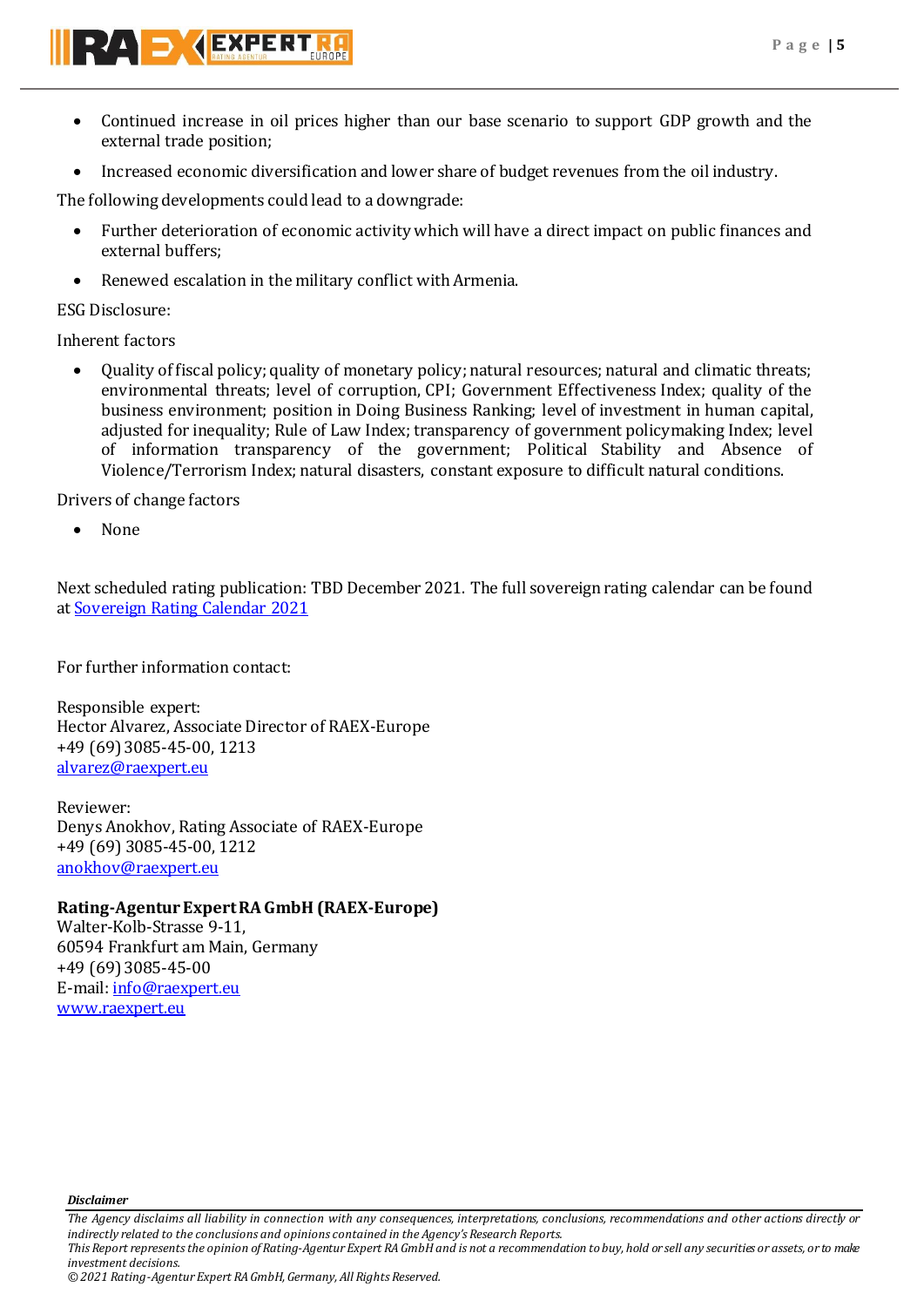# RATING HISTORY:

|             |                                                                      | <b>SGC</b>                  |                     | <b>Outlook</b>              |                     |
|-------------|----------------------------------------------------------------------|-----------------------------|---------------------|-----------------------------|---------------------|
| <b>Date</b> | <b>Review reason</b>                                                 | <b>National</b><br>currency | Foreign<br>currency | <b>National</b><br>currency | Foreign<br>currency |
| 07.05.2021  | Scheduled<br>revision of both<br>types of ratings<br>for the country | $BB+$                       | $BB+$               | Stable                      | Stable              |
| 06.11.2020  | Scheduled<br>revision of both<br>types of ratings<br>for the country | $BB+$                       | $BB+$               | Negative                    | Negative            |
| 08.05.2020  | Scheduled<br>revision of both<br>types of ratings<br>for the country | $BB+$                       | $BB+$               | Negative                    | Negative            |
| 08.11.2019  | Scheduled<br>revision of both<br>types of ratings<br>for the country | $BB+$                       | $BB+$               | Stable                      | Stable              |
| 10.05.2019  | First assignment<br>of both types of<br>ratings for the<br>country   | $BB+$                       | $BB+$               | Stable                      | Stable              |

*Disclaimer* 

*The Agency disclaims all liability in connection with any consequences, interpretations, conclusions, recommendations and other actions directly or indirectly related to the conclusions and opinions contained in the Agency's Research Reports. This Report represents the opinion of Rating-Agentur Expert RA GmbH and is not a recommendation to buy, hold or sell any securities or assets, or to make investment decisions.*